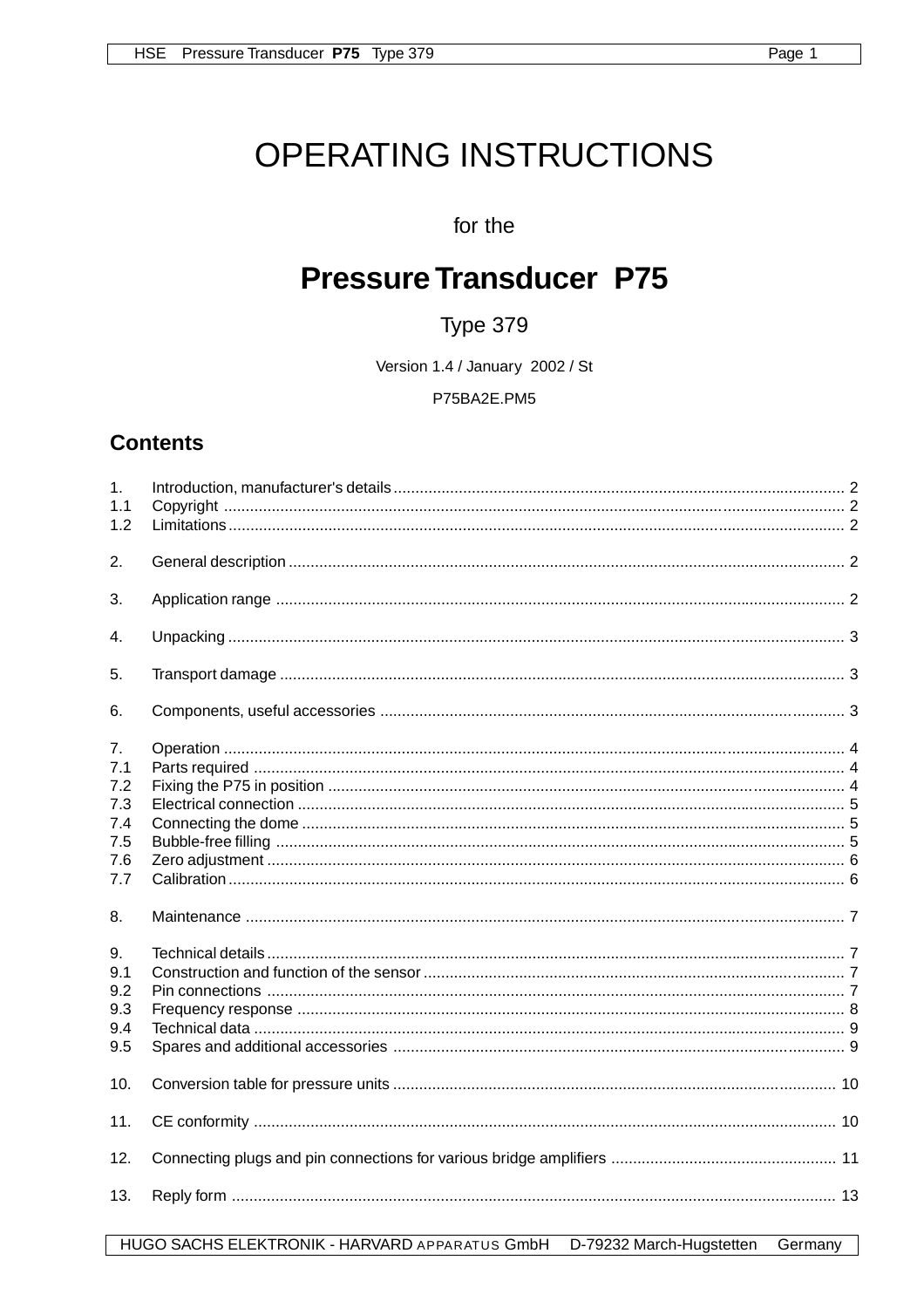#### **1. Introduction, manufacturer's details**

These Operating Instructions describe the function and use of the pressure transducer P75, Type 379. It is part of the transducer and should be kept close to it.



All the information in these Instructions has been drawn up after careful examination but does not<br>represent any warranty of product properties. Alterations in line with technical progress are reserved. represent any warranty of product properties. Alterations in line with technical progress are reserved.

#### **Manufacturer's address:**

HUGO SACHS ELEKTRONIK - HARVARD APPARATUS GmbH, Gruenstrasse 1, 79232 March-Hugstetten, Germany

| Phone:    | (others):                                     | (Germany) 07665 / 92 00-0<br>$(int + 49) 7665 / 92 00-0$   |  |
|-----------|-----------------------------------------------|------------------------------------------------------------|--|
| Fax:      | (others):                                     | (Germany) 07665 / 92 00-90<br>$(int + 49)$ 7665 / 92 00-90 |  |
| E-mail:   | sales@hugo-sachs.de                           |                                                            |  |
| Internet: | www.hugo-sachs.de<br>www.harvardapparatus.com |                                                            |  |

#### **1.1 Copyright**

This product and the corresponding documentation are protected by copyright. All rights reserved. This document must not be copied, photocopied, reproduced or translated, either as a whole or in parts, without prior written agreement by HUGO SACHS ELEKTRONIK - HARVARD APPARATUS GmbH, March/Hugstetten, Germany.

#### **1.2 Limitations**

These Instructions do not apply to the bridge amplifier required for operating the transducer. Any problems which arise during operation or installation have to be resolved with the aid of the appropriate Operating Instructions.

It is evidently necessary that these Instructions have to refer to the operation and function of the bridge amplifier. This does not mean that this replaces the information in the appropriate Operating Instructions. In particular it is essential to observe the safety notes in the original Operating Instructions.

#### **2. General description**

The pressure transducer P75 has been specially developed for measuring low pressures in the range of 0 to ±75 mm Hg. The sensor element consists of a rugged and largely inert ceramic diaphragm with a very large overload capacity. The transducer case is metal. The transparent plastic dome can be replaced after releasing four screws. It carries two Luer connections so that it can readily be filled free from air bubbles. The transducer requires for its operation a 5 Volt DC supply; it can therefore only be connected to DC bridge amplifiers. Operation with carrier bridge amplifiers is not possible. The back of the case has a female thread (M5) into which the support rod supplied with it can be inserted.

#### **3. Application range**

The pressure transducer P75 is intended for measuring low pressures during tissue perfusion in physiological and pharmacological research laboratoriesm and for cardiovascular experiments. The measuring range 0 to ±75 mm Hg is in the range of venous pressures.



#### **WARNING: the P75 is not intended for use on humans!**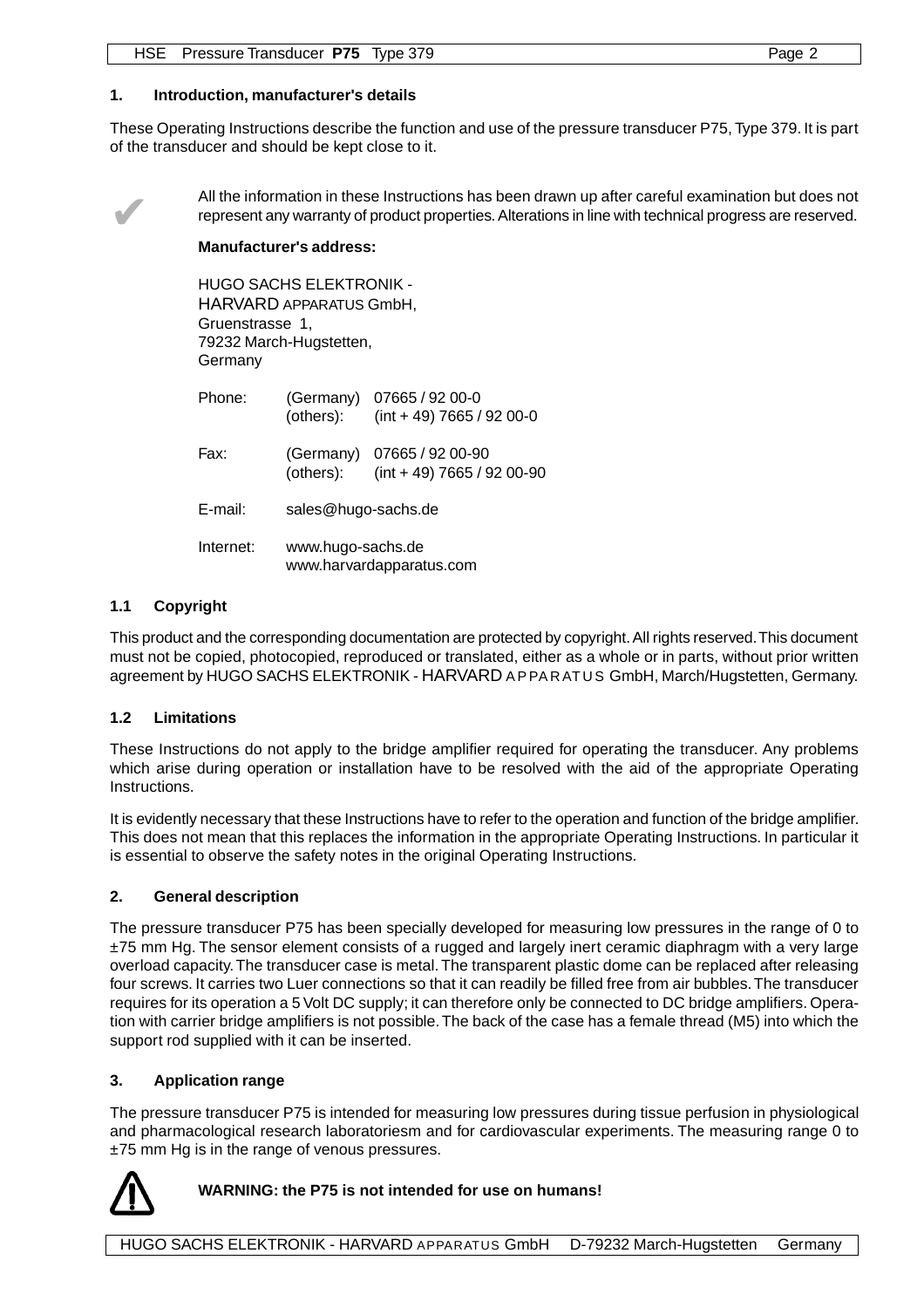#### **4. Unpacking**

Care must be taken during unpacking the transducer. Place the carton on a bench before taking out the individual parts. Take care that nothing drops to the floor, especially not the transducer itself. Check the items received against the delivery note. If something appears to be missing, check first the packing material before you make a claim for missing items. Small parts can easily be overlooked inside the packing material.

#### **5. Transport damage**

Special care is taken in packing the transducer so that transport damage is largely excluded. If unexpectedly some damage is visible on the transducer when it is received, you should immediately advise the forwarding agent, post office or railway authorities so that the damage can be inspected. Damaged packaging should always be retained as evidence.

#### **6. Components, useful accessories**

The transducer is normally delivered with the support rod and with the dome mounted in position. Unless otherwise ordered, a 6-pin round plug is attached to the connecting cable. The pin arrangement corresponds to the HSE standard.

Recommended accessories are a 3-way stopcock and a shut-off stopcock. These stopcocks are fitted on the dome and locked in position as indicated in the illustration. The two stopcocks are used in filling the dome free from air bubbles, for checking the zero during operation and also for flushing the catheter during operation. If you can not mount the P75 with its support rod on an existing apparatus, a further useful accessory is a stand with a suitable bosshead on which the transducer can be mounted at a defined height.



**Fig.1: P75**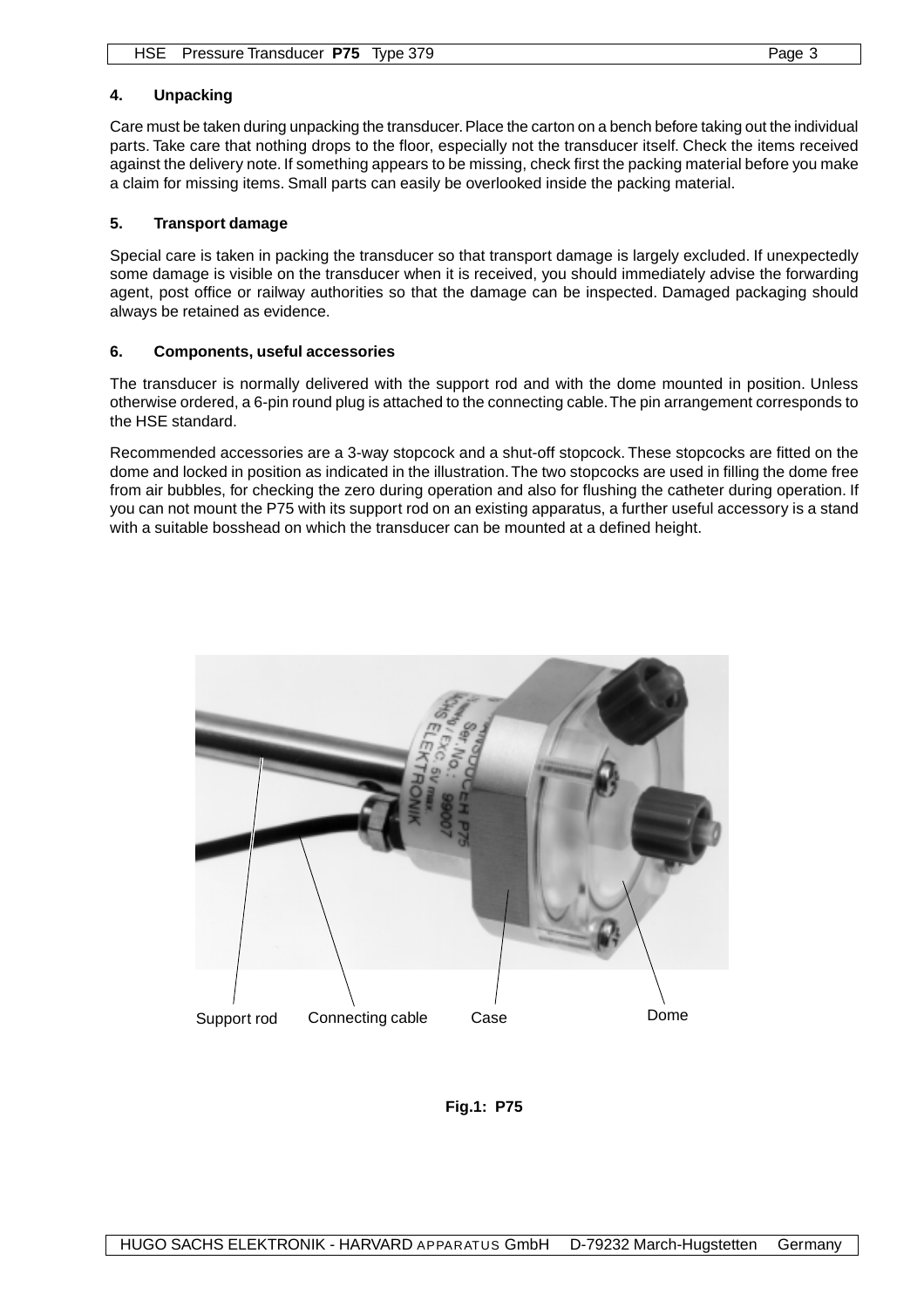

**Fig. 2: P75 fitted with stopcocks and mounted on the stand.** Note: stopcocks and stand are additional items and have to be ordered separately.

#### **7. Operation**

#### **7.1 Parts required**

For operating the P75 the following additional parts are required:

- 1 shut-off stopcock
- 1 3-way stopcock
- 1 tubing to connect the transducer to the measurement point
- 1 set of mounting parts for fixing the P75 and adjusting it to a defined level, e.g. the stand with bosshead shown above
- 1 bridge amplifier with a 5 V DC supply. The following HSE amplifiers are suitable for this application: DBA (DC Bridge Amplifier) Type 660, TAM (Transducer Amplifier Module) Type 705/1 or 705/2. Not suitable are carrier frequency amplifiers which employ an AC voltage to energise the bridge, such as CFBA (Carrier Frequency Bridge Amplifier) Type 677.

#### **7.2 Fixing the P75 in position**

At the back of the P75 a rod is screwed into the metal case which is intended for securing the transducer on a stand or on the experimental setup. The transducer has to be at the right level in order to perform correct zero adjustment and also for exact measurement. Its mounting should be such that the centre of the transducer is as nearly as possible at the same level as the point where the pressure is being measured. If the transducer is too low, the measured pressure is too high, and vice versa.

It is also important that the P75 is mounted so that the side connection of the dome with its shut-off stopcock is directed upwards. When this stopcock is open, the dome fills from the bottom upwards without any bubbles.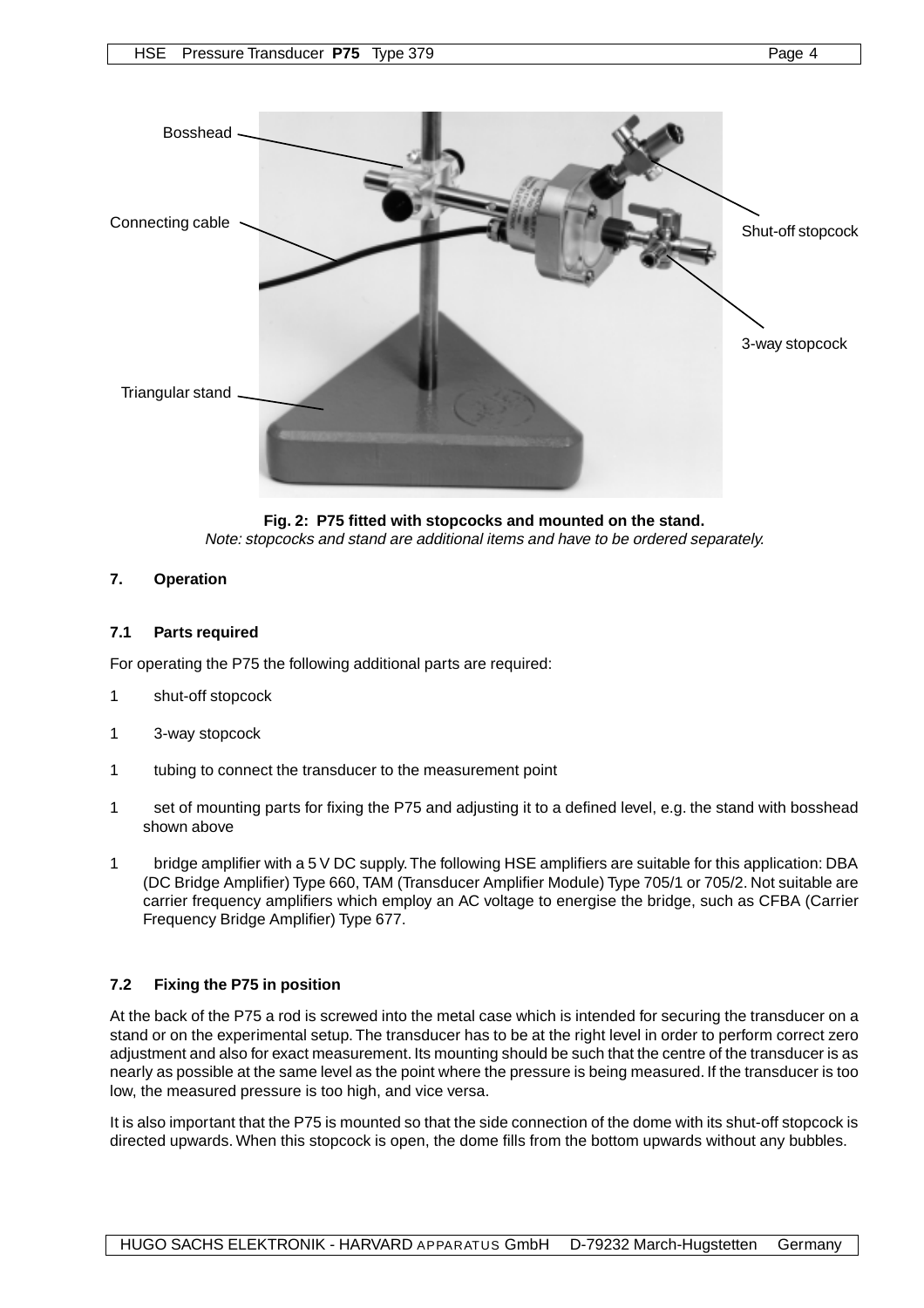#### **7.3 Electrical connection**

The electrical connection is made through the connecting cable with the plug suitable for your bridge amplifier. If you do not use any of the HSE bridge amplifier mentioned above, you have to check that the amplifier meets the requirements of the P75 before connecting the transducer.

> **WARNING**: incorrect pin connections, excessive bridge supply voltage or incorrect polarity may damage the electronic sensor of the P75 or destroy it completely!. The same applies when a carrier frequency amplifier is used.

Check first that the bridge supply voltage of the intended amplifier is set to 5 Volt DC, and that the pin connections of the input socket conforms to the connecting plug of the P75. Normally, unless otherwise agreed before shipment, the connecting cable of the P75 carries a 6-pin round plug. The plug pin connections correspond to the HSE standard (see page 7, Fig. 4).

All the above points should be clarified before you connect the plug of the P75 to the bridge amplifier and switch on the instrument.

#### **7.4 Connecting the dome**

A 3-way stopcock and a shut-off stopcock should always be fitted to the dome as shown in the illustration (Fig. 2). The 3-way stopcock is mounted on the central Luer cone and secured with the threaded ring. The pressure connection by the connecting tubing is then made on the (male) Luer cone on the opposite side of the 3-way stopcock. The side connection of the 3-way stopcock (female Luer cone) should be horizontal; it remains unconnected. It is required for exact zero adjustment!

> **WARNING**: use only stopcocks whose female Luer cone carries a thread. If a stopcock with a sharp-edged bayonet-type fitting for fixing the Luer connection is used, the plastic nut of the dome is damaged when it is tightened up.

The type of connecting tubing to be used depends on what is being measured. When average pressures (nonpulsatile pressures) are being evaluated, the tubing can be relatively long and the lumen small. However, when measuring pulsatile pressures the tubing should be as short as possible, have a thick wall and a lumen not less than 1 mm. Additionally the tubing material should not be soft but as rigid as possible; polyethylene tubing is very suitable. Silicone tubing would not be suitable. When measuring pulsatile pressures it is also important that the tubing is firmly fixed in position and can not move during measurement; movement of the tubing produces additional pressure fluctuations which lead to incorrect results.

#### **7.5 Bubble-free filling**

Correct measurement of a pressure requires a measuring system (connecting tubing, stopcock and dome) which is filled free from bubbles. Measurement of low pressures, in particular, are liable to large errors if the system is not filled completely. The liquid used as filling medium has to be compatible with the wetted materials of the P75. The system should preferentially be filled with saline solution. When measuring the pressure in a perfusion system, for example, the measuring system can be filled with perfusate by opening the stopcock under the pressure in the sysem until tubing and dome are filled. **It is essential that no albumine-containing perfusate passes into the dome**. Albumine adheres strongly to the dome surfaces and is difficult to remove. This can lead to algal growth.

Blood must never be allowed to pass into the dome. In that case use a suitable saline solution as filling medium for the dome and connecting tubing. If blood has passed into the dome it has to be washed out immediately.

Fig. 3 shows the various positions of the 3-way stopcock. Position A (Fig. 3A) is used to flush the connecting tubing. For this operation a syringe filled with saline solution is placed on the female Luer connection. Heparin should be added to the saline solution when measuring blood pressure; this prevents thrombus formation at the end of the catheter.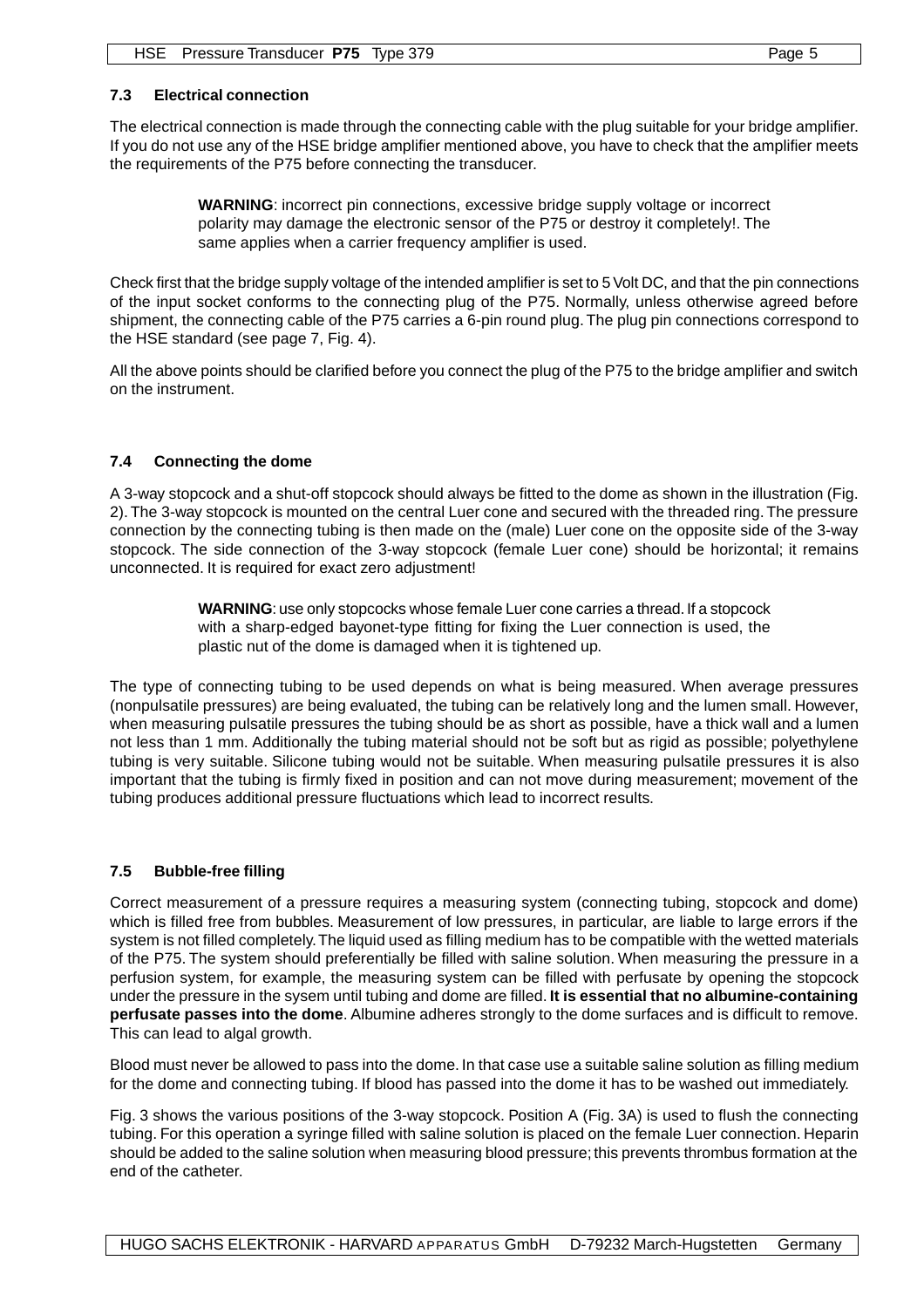#### **7.6 Zero adjustment**

Zero adjustment (on the bridge amplifier) is used to correct inaccuracies in the sensor system at pressure = zero. Measuring errors caused by incorrectly positioning the pressure transducer (see above) should not be corrected by zero adjustment.

Zero adjustment has to be performed before each measurement, and should if necessary be repeated during longer series of measurements. Ensure that bridge amplifier and pressure transducer are at their operating temperature during zero adjustment.

Set the 3-way stopcock so that the dome is connected to the open branch of the 3-way stopcock (Fig. 3: **C**). This produces pressure equilibration with the surrounding atmosphere. The measuring diaphragm is relaxed and goes into its zero position. Now check the pressure indication on your measuring instrument and adjust the zero if necessary. Follow the operating instructions of your equipment.

This completes the zero adjustment. Now return the 3 way stopcock to the previous measuring position (Fig. 3: **B**). Note that the pressure transducer is in the measuring position during zero adjustment!



**Fig. 3: Positions of 3-way stopcock and the ports in the stopcock key.**

#### **7.7 Calibration**

The pressure transducer P75 is factory calibrated during manufacture in accordance with the details in the technical data. Calibration before or during use allows the sensitivity of the complete measurement chain to be properly matched. The measurement chain can take different forms. It consists essentially of pressure transducer, bridge amplifier, and pressure indication, recorder and/or data acquisition system by PC and appropriate software. Calibration is absolutely essential in order to obtain accurate measurements which can be evaluated. Regular calibration is also important in order to recognise any instrumental errors which may arise.

During calibration, a known pressure (e.g. 10 mm Hg) is applied to the pressure transducer instead of the measured pressure; the pressure indication is then adjusted by altering the gain of the bridge amplifier. Calibration therefore requires a very precise pressure standard which provides the necessary calibration pressure (e.g. HSE KAL 84H).

**PLEASE NOTE:** the most accurate results are obtain when selecting the calibration pressure as close as possible to the measured pressure. Example: calibrate at 10 mm Hg if your pressure is of the order of 12 mm Hg; much less suitable would be a calibration pressure of 100 mm Hg, for example.

Switch on the measurement chain and wait until all components have reached their operating temperature (after 1 to 30 minutes depending on the measurement chain). Then perform a zero adjustment (see above). Apply the pressure from the standard pressure source to the free end of the shut-off stopcock; then close the 3-way stopcock (Fig. 3: **A**) and open the shut-off stopcock. Now check the pressure indication and if necessary make the appropriate corrections to the amplifier gain. Proceed as indicated in the instrument Operating Instructions.

After calibration has been completed, check that the pressure transmission system (dome, stopcocks, connecting tubing) is still free of air bubbles. If in doubt, wash out the system again to remove any bubbles which may have entered the system.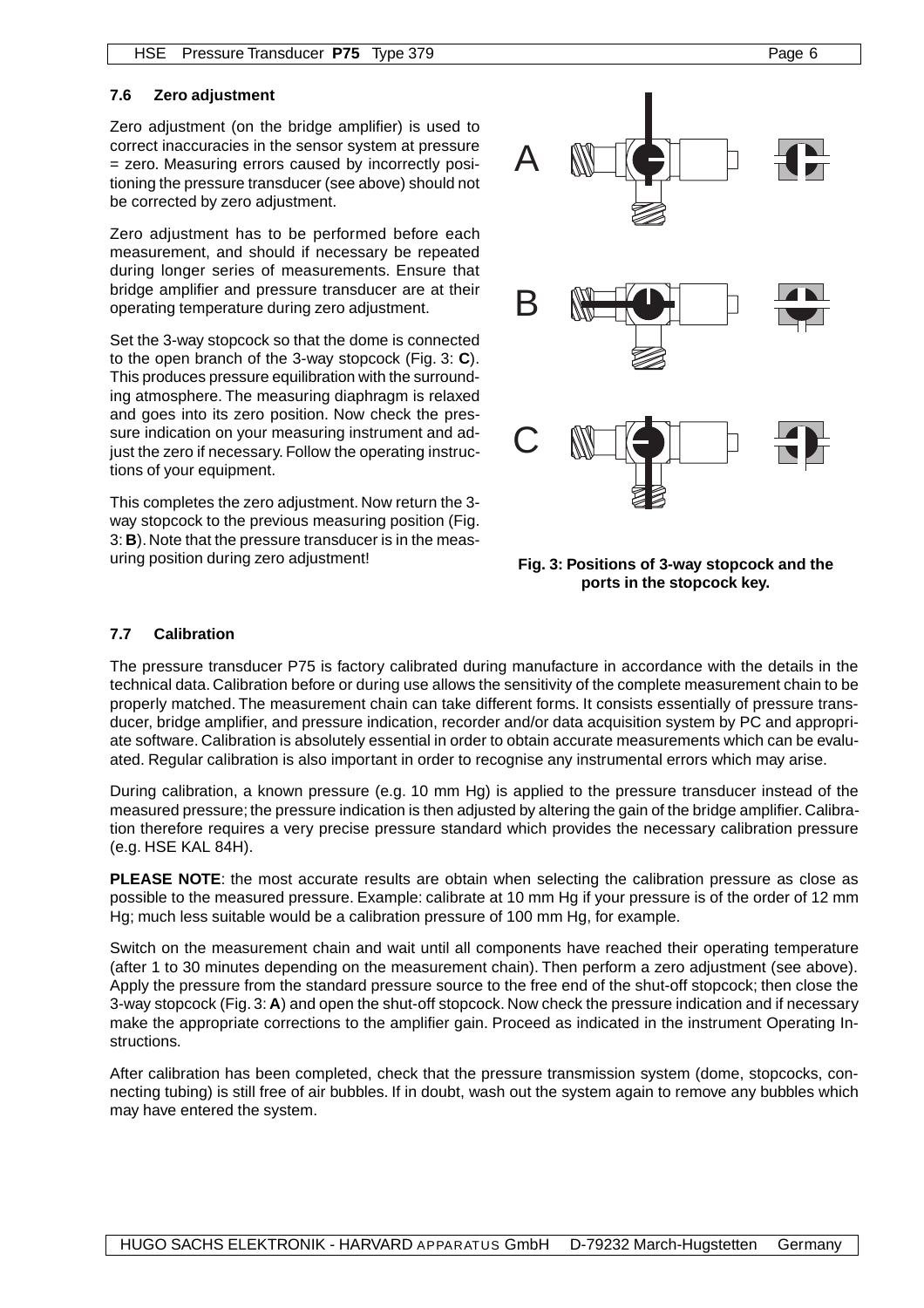#### **8. Maintenance**

Maintenance of the P75 consists essentially of keeping the dome clean and ensuring that the stopcocks move easily. If the dome is dirty, it can be taken off for cleaning after releasing the 4 fixing screws. Take care during reassembling that the O-ring (30 x 1.5 mm) lies in the scheduled groove.

#### **Regular maintenance;**

- ❑ Wash dome and stopcocks with distilled water after each experiment
- ❑ Any blood which has passed into the dome must be washed out as quickly as possible. Do not wait until it adheres to the wall.
- ❑ External contamination on case and connecting cable should be wiped off, using e.g. a cloth moistened with water. With strongly adhering contamination a little detergent can be added to the water (e.g. RBS-35 or 50 or Mucasol).
- ❑ Do not wipe the dome dry; you would produced scratches.
- ❑ Ensure that no liquid passes into the transducer case.



WARNING: never immerse the P75 into liquid !

#### **9. Technical details**

#### **9.1 Construction and function of the sensor**

The sensor converts the pressure signal into a proportional electrical voltage.

The pressure applied at the dome acts on the ceramic sensor diaphragm which deflects by a few micrometers. The back of the ceramic diaphragm has an electrically conducting coating and acts as moving electrode of a plate capacitor. The change in capacity cause by the diaphragm deflection is converted into a proportional voltage by an electronic circuit integrated in the sensor.

The capacitive measuring principle meets the highest demands for resolution and reproducibility. Together with the hysteresis-free behaviour of the sensor and because of the ceramic material used (Al2O3) it forms the basis for very good technical data with excellent long-term stability. Despite its high sensitivity the sensor is a very rugged device. When the measuring range is exceeded, the diaphragm comes up against a stop so that overloads up to 50 times the measuring range  $(= 4000 \text{ mm Hg})$  are permitted without damaging the sensor.

#### **9.2 Pin connections**



**Fig. 4: Electrical connection and pin connections** (HSE standard) Note: a different plug can be fitted if ordered.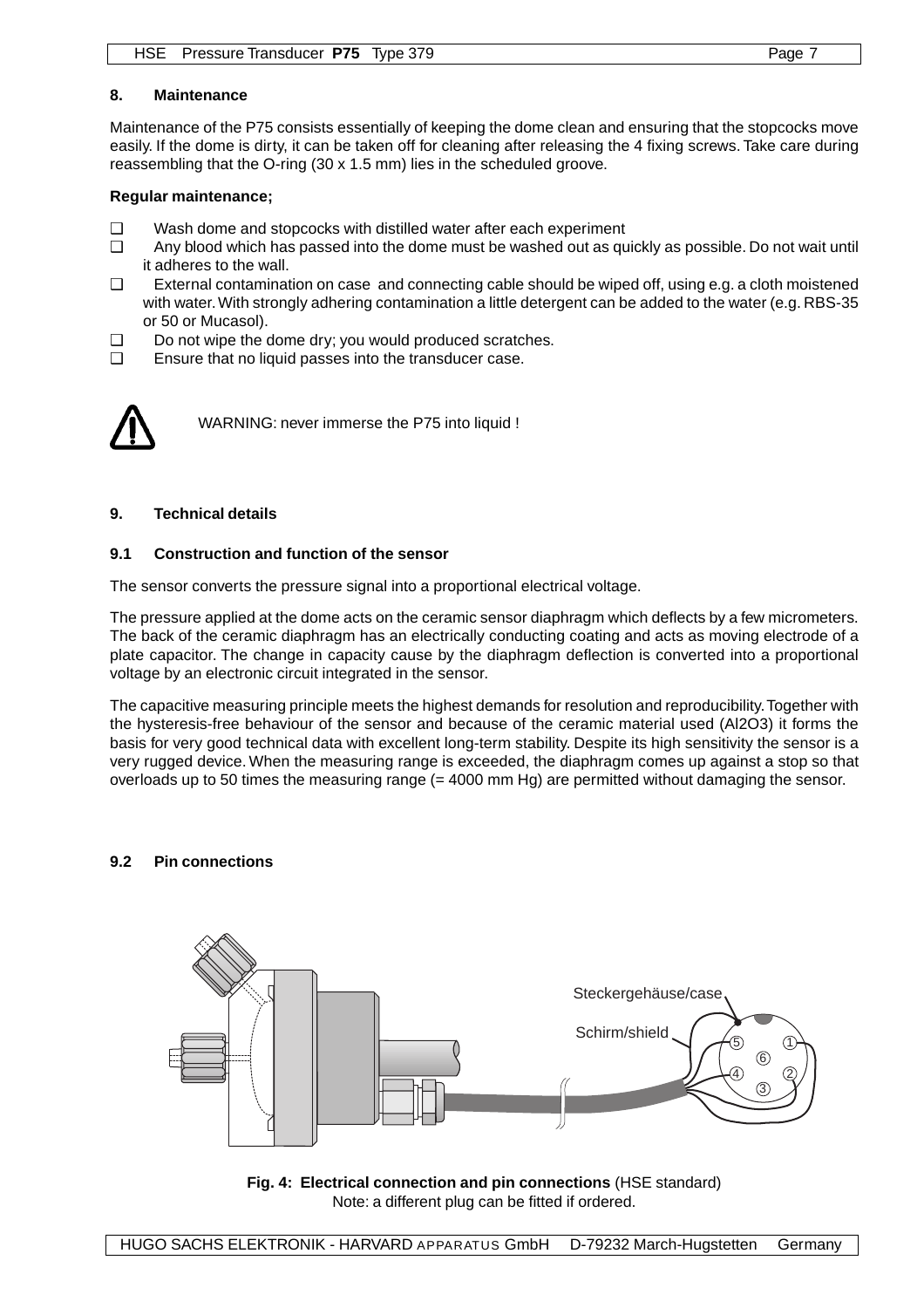| HSE Pressure Transducer P75 Type 379 | Page 8 |
|--------------------------------------|--------|
|                                      |        |

Fig. 4 shows the electrical connection of the P75 with the standard plug. Unless otherwise specified, a 6-pin miniature round plug with HSE connection is fitted. If the fitted plug does not suit your amplifier, you can fit a suitable plug according to Table 1, either yourself or by a qualified technician. The appendix (Section 12) lists a large number of other plugs with their pin connections for various bridge amplifiers. Table 1 gives the pin connections and the functions of the individual connections, as well as the wire colour codes.

#### **Table 1:**

| Wire colour    | Function          | Pin No. $1$ ) |
|----------------|-------------------|---------------|
| white          | $supply + (5V)$   |               |
| brown          | supply $-$ (0)    | 5             |
| green          | $signal +$        | 4             |
| yellow         | signal -          | 2             |
| braiding $2$ ) | <b>EMC</b> screen | plug case     |

1 ) pin connection to HSE standard (6-pin round plug), pins 3 and 6 not used

2 ) the cable shield is connected internally inside the P75 to the metal case

If you fit another plug, it is essential to ensure that the connection of cable shield to plug case is as short as possible.

#### **9.3 Frequency response**

Fig. 5 shows the frequency response of the P75. The measurements were made with different tubing connections to the pressure source. Stopcocks as shown in Fig. 2 were used. Great care was taken during the measurement that no bubbles remained in the system. The graphs indicate that when using short tubing (b: 150 mm) correct measurement can be expected from 0 to about 8 Hz. With appreciably longer tubing (a: 500 mm) the measuring range is reduced to about 4 Hz. Measurement above these frequencies produces increases in amplitude which peak at the corresponding resonant frequencies and then fall off again. In the presence of air bubbles the graphs are displaced towards lower frequencies, depending on the position and size of the bubbles.



**Fig. 5: Frequency response of the P75 for different connections to the measurement point a**: polyethylene tubing ID=1 mm, OD=2 mm, L=500 mm; **b**: polyethylene tubing ID=1 mm, OD=2 mm, L=150 mm; **c**: metal tube ID=1.4 mm IF, L=55 mm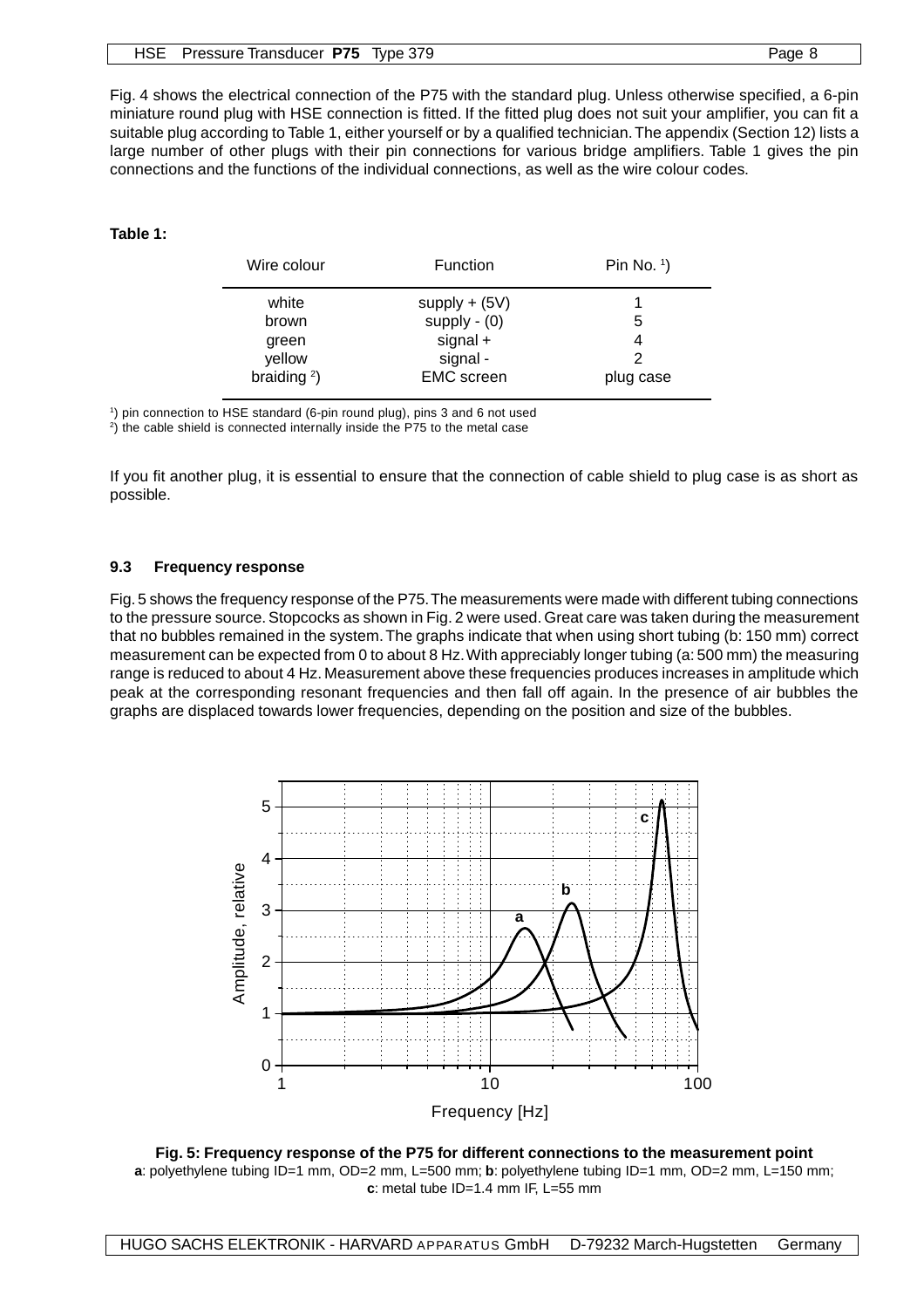#### **9.4 Technical data**

| General data:                 |                                                                          |
|-------------------------------|--------------------------------------------------------------------------|
| Designation:                  | pressure transducer P75, Type 379                                        |
| Order No.:                    | 37-0-00078                                                               |
| Range:                        | -75 to +75 mmHg (-100 to +100 cmH <sub>2</sub> O)                        |
| Volume displacement:          | $0.06$ mm <sup>3</sup> /10 mmHg                                          |
| Linearity:                    | $±0.15$ mmHg                                                             |
| Long-term drift:              | $±0.04$ mmHg                                                             |
| Overload capacity:            | -760 to 4000 mmHg                                                        |
| Measurement medium:           | all gases and liquids which do not attack polycarbonate, NBR and ceramic |
| Working temperature range:    | $0 - 50 °C$                                                              |
| Zero drift:                   | $\pm 0.04$ mmHg/10 °C over 0 - 50 °C                                     |
| Sensitivity (signal voltage): | 1 mV/mm Hg, nominal                                                      |
| Sensitivity drift:            | ±0.04 mV/10 °C (±0.04 mmHg/10 °C) over 0 - 50 °C                         |
| Frequency range:              | without dome 0 - 200 Hz; with dome see graph in Section 9.3              |
| Electrical data:              |                                                                          |
| Supply:                       | 5 V (4.5 - 5.5 V) DC                                                     |
| Current taken:                | 15 mA approx.                                                            |
| Output resistance:            | 300 Ohm nominal                                                          |
| Connecting cable:             | approx. 1.5 m long with 6-pin Binder plug (HSE system)                   |
| Suitable amplifiers:          | any bridge amplifier which provides the necessary supply voltage, e.g.   |
|                               | HSE PLUGSYS modules TAM-A or TAM-D Type 705, DBA type 660 or             |
|                               | BPA Type 675                                                             |
| <b>Mechanical data:</b>       |                                                                          |
| Pressure connections:         | Luer cone, male                                                          |
| Dimensions, transducer:       | 40 mm x 40 mm x 35 mm, without pressure connections                      |

## **9.5 Spares and additional accessories**

Mounting support rod:  $D = 8$  mm,  $L = 70$  mm

| Designation                                  | Description                                                                                                                           | Part No.           | Order No.  |
|----------------------------------------------|---------------------------------------------------------------------------------------------------------------------------------------|--------------------|------------|
| Spare dome                                   | dimensions 40 mm x 40 mm x 26 mm                                                                                                      | T18428/M           |            |
| Sealing ring for the dome O-ring 30 x 1.5 mm |                                                                                                                                       | U40101             |            |
|                                              | Support rod, short length $L = 70$ mm, $D = 8$ mm                                                                                     | T <sub>15017</sub> |            |
|                                              | Support rod, long length $L = 160$ mm, $D = 8$ mm                                                                                     | T <sub>15009</sub> |            |
|                                              | 3-way stopcock stopcock with Luer lock thread, Type 9560 R                                                                            |                    | 69-0-00006 |
|                                              | Shut-off stopcock stopcock with Luer lock thread, Type 9500                                                                           |                    | 69-0-00005 |
| Tubina                                       | catheter with luer lock connections male/female<br>$ID = 1$ mm, $OD = 2$ mm, length $L = 20$ cm                                       | S <sub>16028</sub> |            |
| Tubing                                       | as above but length $L = 50$ cm                                                                                                       | S <sub>16097</sub> |            |
| Stand                                        | cast iron base $(130 \text{ mm} \times 130 \text{ mm} \times 130 \text{ mm})$<br>with column ( $D = 8$ mm, $L = 320$ mm) and bosshead |                    | 26-0-00010 |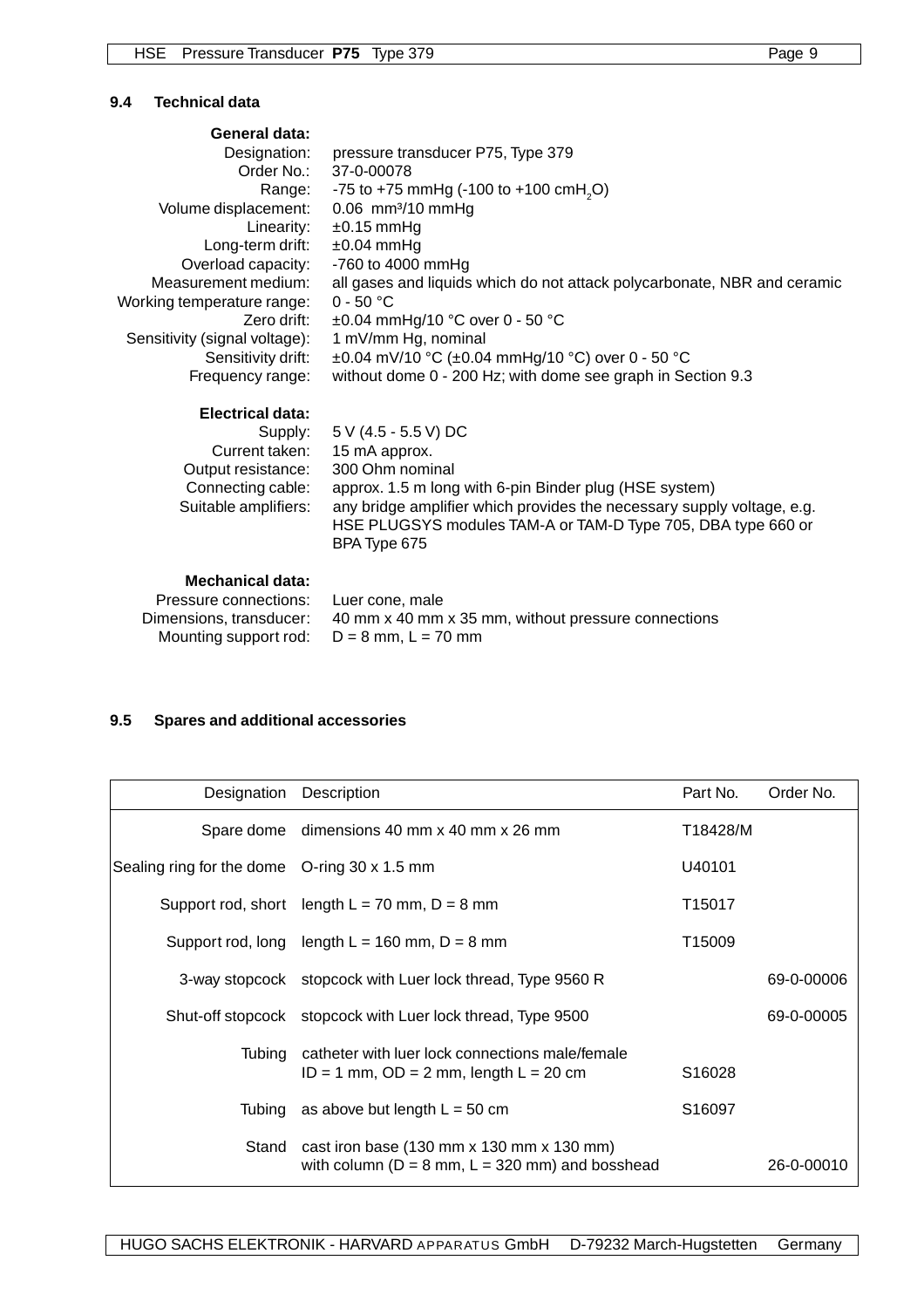#### **10. Conversion table for pressure units**

|  |  | 1 mmHg = 0.133 kPa = 13.6 mm WC = 1.33 mbar   |  |
|--|--|-----------------------------------------------|--|
|  |  | 7.5 mmHg = 1 kPa = 102 mm WC = 10 mbar        |  |
|  |  | 0.736 mmHg = 0.098 kPa = 10 mm WC = 0.98 mbar |  |
|  |  | 0.75 mmHg = 0.1 kPa = 10.2 mm WC = 1 mbar     |  |

#### **Pressure units:**

|     | $mmHg$ = millimetre mercury column = torr |
|-----|-------------------------------------------|
|     | $mm WC = millimeter water column$         |
| kPa | = kilo Pascal                             |
|     | $mbar =$ millibar                         |

#### **11. CE conformity**



This product and accessories conform to the requirements of the Low-Voltage Guideline 73/ 23/EWG as well as the EMC Directive 89/336/EWG and are accordingly marked with the CE symbol. For conformity with the standard it is essential that the details in these Instructions are strictly observed during operation.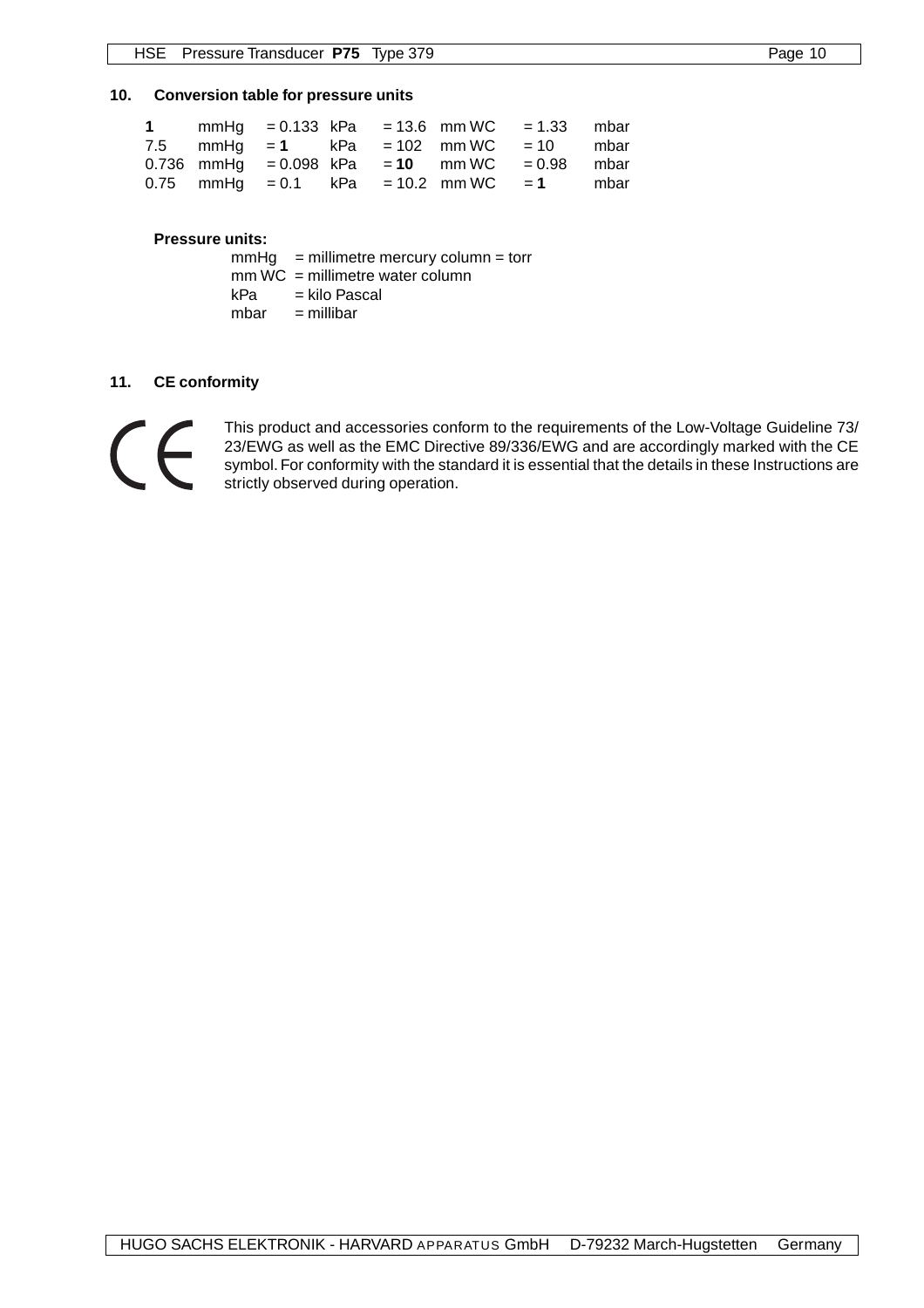|               | $\Leftarrow$ $\Rightarrow$<br><b>PLUGSYS</b><br>male<br>졸        | HSE                                       | PLG.M06.GLLB<br>6 pin male<br>LEMOSA<br><b>REDEL</b>                            |                        | m<br>¢V                                                              |
|---------------|------------------------------------------------------------------|-------------------------------------------|---------------------------------------------------------------------------------|------------------------|----------------------------------------------------------------------|
|               | PLUGSYS<br>male<br>ăg                                            | HSE                                       | 09-0571-00-08<br>8 pin male<br>BINDER                                           |                        | Case<br>$\sigma$<br>¢<br>ŀ.                                          |
|               | male                                                             | NIHON-KOHDEN                              | NIHON-KOHDEN<br>(N K: 5310067)<br>5 pin male<br>IRC 13P-5P                      |                        | e4<br>LÖ<br>m<br>4                                                   |
| Transducer    | male                                                             | annes                                     | 12 pin male<br>11-5407-50<br>GOULD                                              | فلما<br>$\overline{a}$ | Case<br>12<br>Ξ<br>$\infty$<br>ø                                     |
| $\frac{1}{2}$ | male                                                             | BECKMAN                                   | 97-3106A-14S-5P639<br>AMPHENOL<br>97-3057-1007)<br>5 pin male<br>(+ pullrelief: |                        | Ü<br>$\circ$<br>哎<br>ස                                               |
| Cable         | female                                                           | GRASS                                     | 6 pin female<br>WK-6-21C 1/4<br>CANNON                                          |                        | ę,<br>$^{2}$<br>₩<br>œ                                               |
|               | fermale                                                          | STATHAM                                   | 4 pin female<br>WK-4-21C 1/4<br>CANNON                                          | o                      | G35e<br>N<br>e,<br>Ħ                                                 |
|               | Mark VII<br><b>PLUGSYS</b><br>couplers<br>DBA, TAM<br>male<br>įō | HELLIGE<br>НŠЕ                            | 09-0321-00-06<br>6 pin male<br>BINDER                                           |                        | Case<br>ú<br>÷<br>N<br>$\overline{\phantom{a}}$                      |
|               | couplers<br>Mark V<br>male<br>for                                | lold version with<br>bayonet lock)<br>HSE | 5 pin male<br>71430-050<br>PREH                                                 |                        | $\frac{m}{2}$<br>u?)<br>Ť<br>ċ,<br>÷                                 |
|               |                                                                  | $U$ 5 e r                                 | supplier:<br>model:                                                             | front view:            | t<br>Excitation +<br>Excitation -<br>÷<br>Shield<br>Signal<br>Signal |

### **12. Connecting plugs and pin connections for various bridge amplifiers**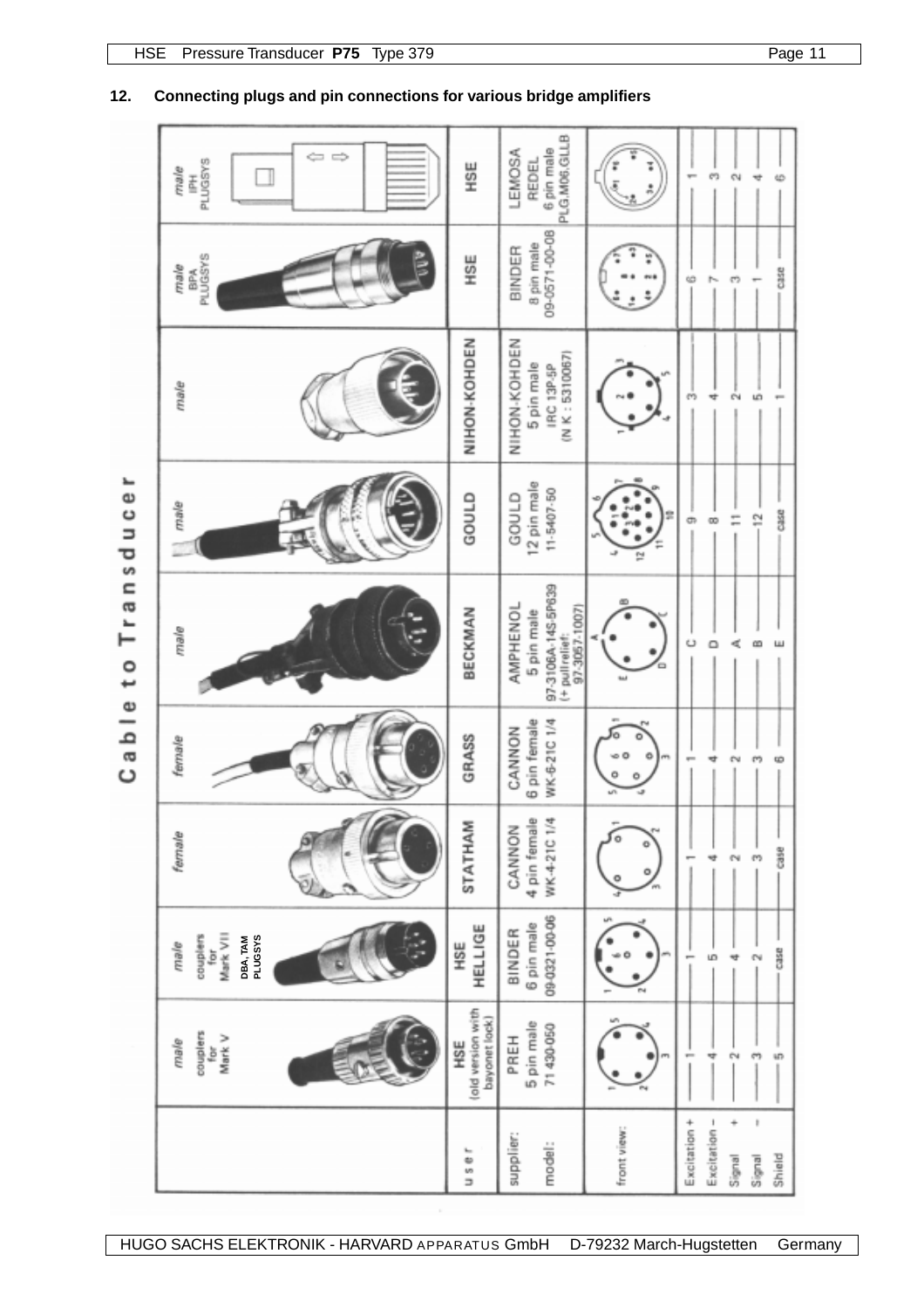|                     |      | LETICA             |                             |                                                                                             | цjи<br>69<br>U)<br>48                                                           |
|---------------------|------|--------------------|-----------------------------|---------------------------------------------------------------------------------------------|---------------------------------------------------------------------------------|
|                     | male | Ugo<br>Basile      | 7 pin male<br>ECTA          | ☉<br>☉<br>€<br>◉<br>€<br>Θ<br>⊙                                                             | o<br>τ<br>œ<br>۵<br>g                                                           |
| Cable to Transducer |      | <b>IdM</b>         | 8 pin                       | ☉<br>C<br>O,<br>€<br>☺<br>Θ<br>$\overline{\phantom{a}}$<br>Ξ                                | N<br>m                                                                          |
|                     |      | PACKARD<br>HEWLETT | <b>TWINAX</b>               | ☺<br>Ĉ<br>Œ<br>G<br>◉                                                                       | $\circ$<br>Ш<br>$\omega$<br>¢<br>u.<br>٠<br>л.<br>. .<br>٠                      |
|                     | male | PACKARD<br>HEWLETT | 12 pin male                 | $\begin{matrix} 0 \\ 0 \\ 0 \end{matrix}$<br>⊜<br>$\odot$<br>Ø<br>$\circledcirc$<br>$\odot$ | $\infty$<br>$\circ$<br>ď                                                        |
|                     | male | HARVARD            | 7 pin male<br>BINDER<br>680 |                                                                                             | $6$ zero $-$<br>Ō.<br>S<br>4                                                    |
|                     |      | ı.<br>US O         | supplier:<br>model:         | front view:                                                                                 | ÷<br>Excitation +<br>Excitation -<br>$\mathbf{I}$<br>Signal<br>Shield<br>Signal |